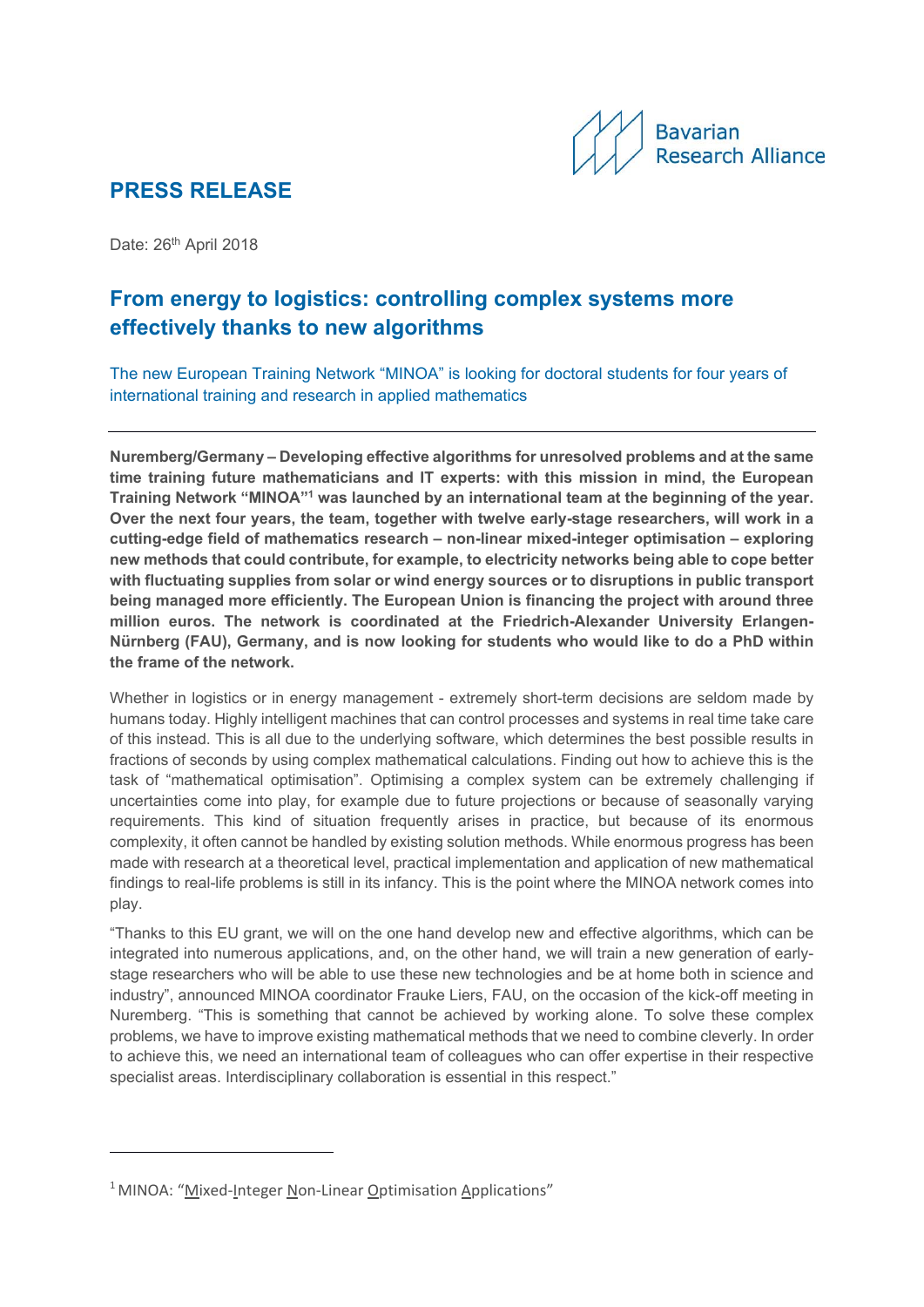### **Wanted: Highly motivated PhD candidates**

The researchers will train a total of twelve early-stage researchers from the fields of applied mathematics, optimisation and computer science by the end of 2021. They will be supported in this endeavour by a number of small and medium-sized enterprises as well as large companies, which will participate in the training and apply the new methods. Students who are interested in obtaining a PhD degree in applied mathematics, operations research, engineering and computer science can apply until 4 May, 2018 – the deadline might be extended until all positions are filled. Within the network, every PhD student will work autonomously on a project, further developing existing research results or implementing them in five specific fields of application.

### **From basic research to implementation in five fields of application**

The MINOA team can build upon the results of a predecessor network that has already studied several theoretical questions: the "MINO" Training Network, which was also funded by the EU, laid the mathematical foundations between 2012 and 2016 and has already developed new solution methods. The new project will look in greater depth at the research started in MINO and will also work on the "A", in other words the "Application". "MINOA" involves enhancing the theories and implementing them in specific solution algorithms, which represents a major step forward. That is because the reality can at times differ significantly from abstract computer programs. The special challenges that can arise in terms of practical application, and on which the team will focus, can be found in large systems that are subject to uncertainty and in real-time applications among others. International aviation is a good example: every day in Europe alone, more than 20,000 aircraft must be routed in such a way as to ensure on the one hand that safety distances are maintained and, on the other hand, that airspace is used optimally. Changing weather conditions are among the factors that make planning more difficult and require a rapid response in order to determine the optimum route for the individual aircraft and thus minimise delays and kerosene consumption.

The applications targeted by the new algorithms being developed include energy management systems and energy markets, transport systems (logistics), quantum mechanics and big data analysis. Yet this is only the start: "We expect that the knowledge gained will help to resolve optimisation problems and enable practical implementation in real systems, also above and beyond the applications examined", said Liers.

### **About MINOA**

The EU-funded MINOA project ("Mixed-Integer Non-Linear Optimisation Applications" – Grant Agreement No. 764759) started on 1 January 2018 and will receive funding of about 3 million euros by 31 December 2021 from Horizon 2020, the European framework programme for research and innovation. As an Innovative Training Network (ITN), its mission is on the one hand to gain new insights into the field of applied mathematics (non-linear mixed-integer optimisation); on the other hand, the network focuses on training twelve Ph.D. students in science and industry. Ten scientific institutions as well as two companies from five European states are involved in MINOA. This consortium is supported additionally by five associated companies as well as three associated universities. The network is coordinated at the Friedrich-Alexander University Erlangen-Nürnberg in Germany. Other partners include

- From France: French National Center for Scientific Research and International Business Machine Corporation;
- From Italy: Italian National Research Council, Management Artificial Intelligence Operations Research, and University of Bologna;
- From the Netherlands: Centrum Wiskunde & Informatica (CWI), the national research institute for mathematics and computer science in the Netherlands, and Tilburg University;